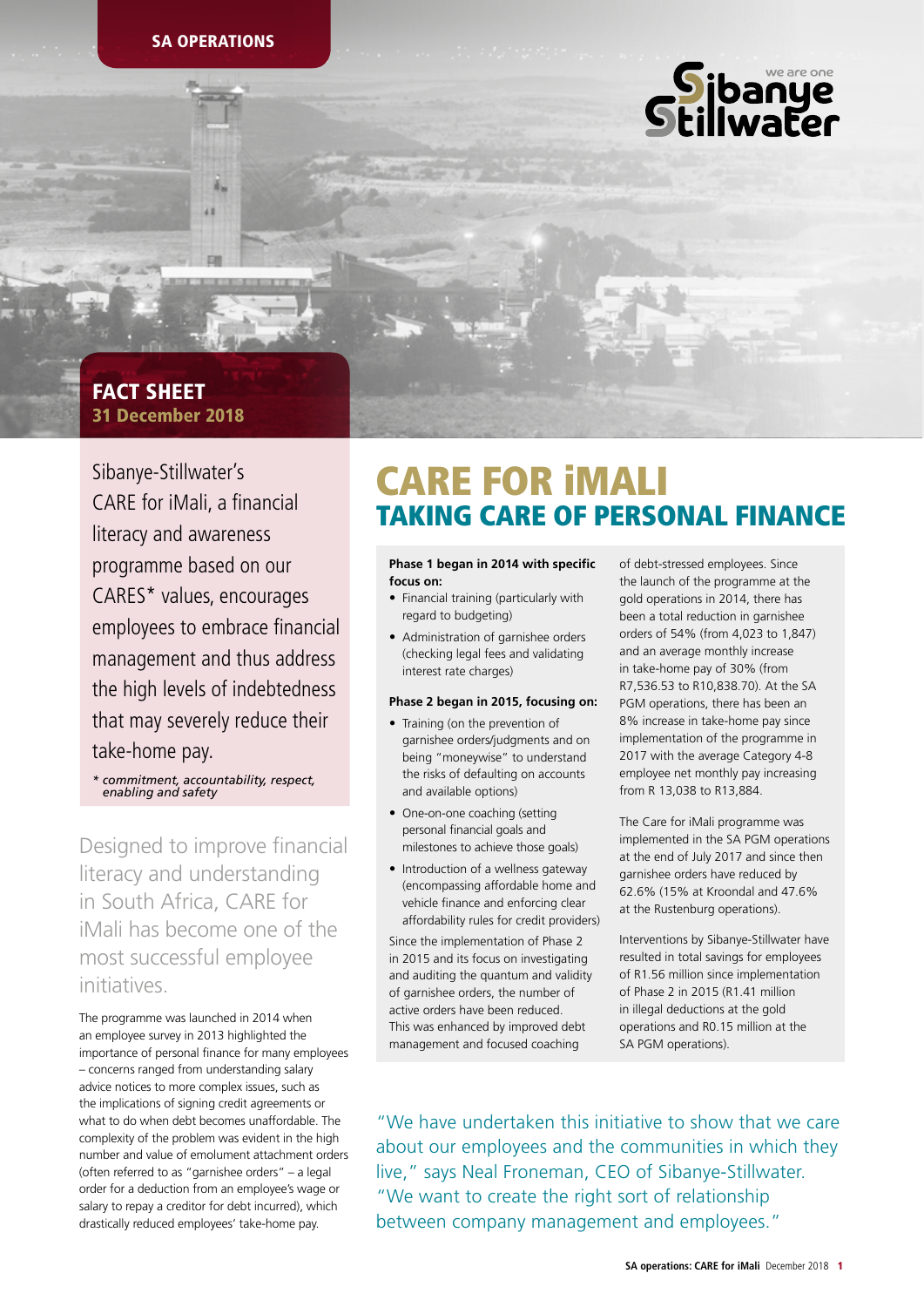# BECOMING FINANCIALLY SAVVY



### IMPROVING LIVES

Sibanye-Stillwater's approach, in partnership with employees, is to help ensure that financial concerns do not negatively affect employees' lives and that they are able to manage their finances from an informed position.

The principal aim of the one-day CARE for iMali employee training programme is to promote an understanding of the implications of debt while helping to determine and address the factors causing indebtedness, and to present better ways to manage and resolve unaffordable debt repayments.

The programme aims to help people understand the implications of defaulting on debt, emolument attachment orders, as well as the risks of taking on too much debt and becoming ensnared by loan sharks (also known locally as "mashonisas") who operate illegally and charge unsuspecting borrowers exorbitant interest rates.

### LOCAL COMMUNITIES AND COMMUNITIES IN LABOUR-SENDING AREAS

In 2016, CARE for iMali was extended beyond employees to include the communities in which our employees reside, as well as extended families in labour-sending areas. The people with whom our employees socialise and their dependants are thus also able to better understand the debt burden suffered by many breadwinners.

Community training conducted in Westonaria during the first quarter of 2018 was well-received. Employees and communities have asked us to continue with these efforts that help them improve their financial literacy and wellness.

### PROGRESS MADE

Initial or refresher training has been provided to 113,607 employees since the beginning of Phase 2 in 2015 (102,637 at Gold operations and 10,970 at the PGM operations), including employees returning from leave.

### SA operations: Indebtedness training

|                                                 | <b>SA operations</b> |        |            |        |  |  |
|-------------------------------------------------|----------------------|--------|------------|--------|--|--|
| Event                                           | 2018                 | Gold   | <b>PGM</b> | 2017   |  |  |
| One-day training                                | 4,135                | 0      | 4,135      | 7,117  |  |  |
| One-on-one coaching                             | 6,514                | 3,966  | 2,548      | 5,892  |  |  |
| Community training                              | 221                  | 221    | 0          | 536    |  |  |
| Retirement workshops<br>and mitigation sessions | 49                   | 49     | 0          | 34     |  |  |
| Refresher training                              | 41,802               | 41,802 | 0          | 25,445 |  |  |
| Total                                           | 52,721               | 46,038 | 6,683      | 39,024 |  |  |

### **COACHING**

Debt-stressed employees are supported by CARE for iMali coaches and can choose either debt consolidation or debt review. The coaches are based at various sites so that employees have easy access to them.

Isabel Zodwa Magwaza, senior chef at Driefontein operations, says life was tough when her marriage ended. "I had many loans and I couldn't sleep at night until my mentor encouraged me to stop buying unnecessary things. Now, when I get my salary, I know what I am going to do with it. Don't ever say you will never get out of debt. You will find happiness and an easier life."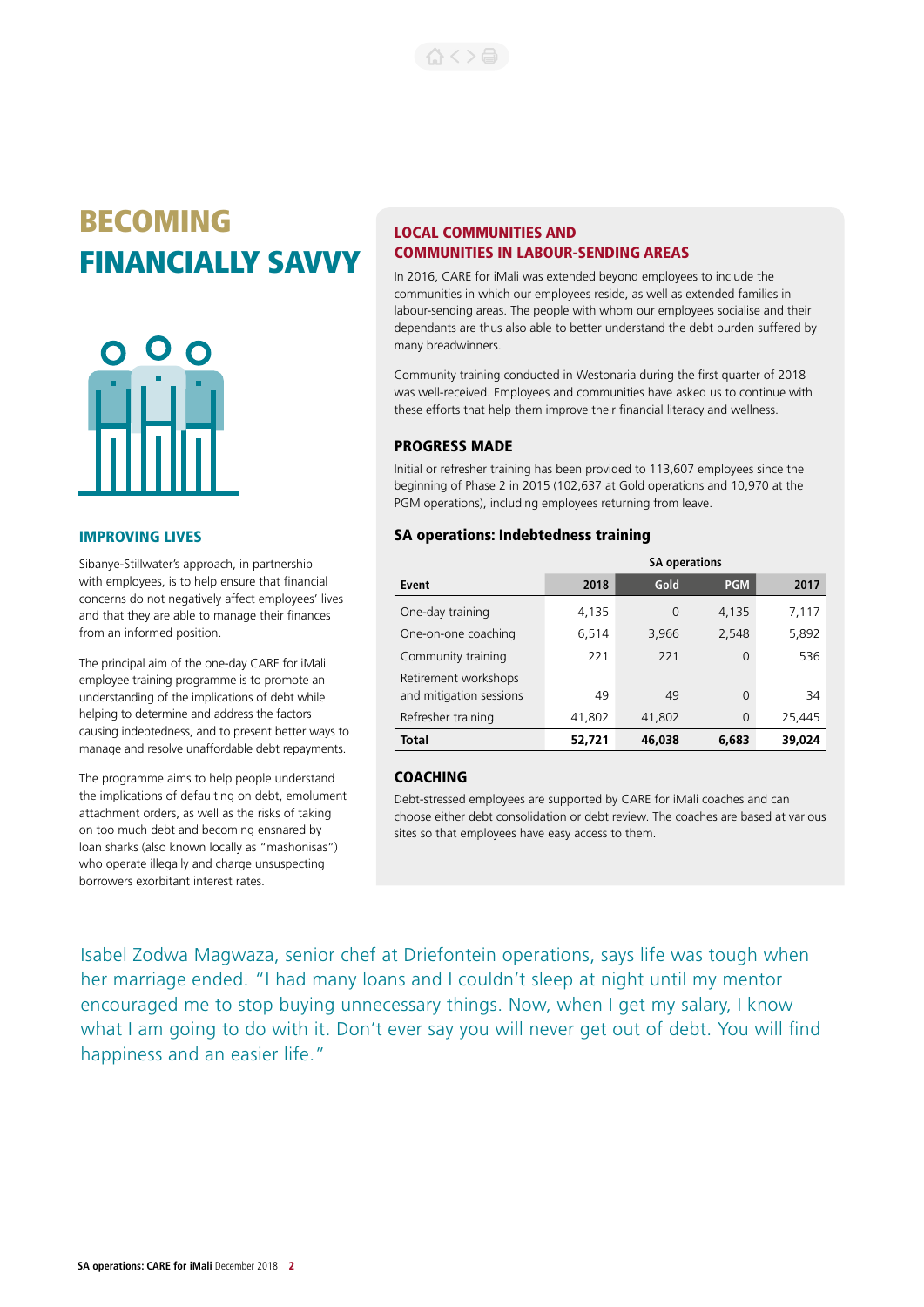# BUILDING WEALTH FOR EMPLOYEES

### IMPROVEMENT IN PERSONAL CREDIT RATINGS AND TAKE-HOME PAY

Coaches put a lot of effort into assisting garnished employees. These employees show an improved credit score and a decline in debt-to-income ratio once they have successfully paid off the garnishee order. The debt over net income has improved with employees generally having to spend less of their net income on paying off debt.

### **Average credit score**



### **Debt over net income ratio**

| <b>Portion of net income</b><br>used to pay off debt | 0 to 40% | 40% to 80% | 80% to 100% | More than<br>$100\%$ | <b>Employees</b><br>without valid data |
|------------------------------------------------------|----------|------------|-------------|----------------------|----------------------------------------|
| June 2016                                            | 41%      | 23%        | 5%          | 12%                  | 19%                                    |
| June 2018                                            | 53%      | 77%        | 3%          | 3%                   | 14%                                    |
|                                                      |          |            |             |                      |                                        |

*Since 2016, the debt income ratio has improved significantly. In 2016, 12% of employees spent 100% of their income on debt. In June 2018, only 3% of employees spent all their income to cover their debt.*



### TRAINING

In 2018, training transitioned from a classroom set-up to include educational videos at the gold operations. Animated motion graphic videos (produced in Setswana, isiZulu and English) helped employees understand the principles of financial accountability that includes inter alia:

- Budgeting
- Different types of credit
- Vehicle financing
- Housing finance
- Wellness Gateway products
- Debt consolidation and debt review options
- Garnishee order prevention services

Employees suffering from severe debt stress continue to request oneon-one coaching as well as those who want to know how to manage their finances by budgeting more effectively. The one-on-one services include the following programmes for employees:

- Assistance with credit bureau clearance
- Cancellation of administration orders
- Assistance with debt review
- Budgeting booklets
- Assistance with understanding creditor/account statements
- Consolidation loans

In 2018, 6,514 employees attended one-on-one coaching sessions (3,966 at gold operations and 2,548 at SA PGM operations).

## **of the training centres in our SA gold operations**